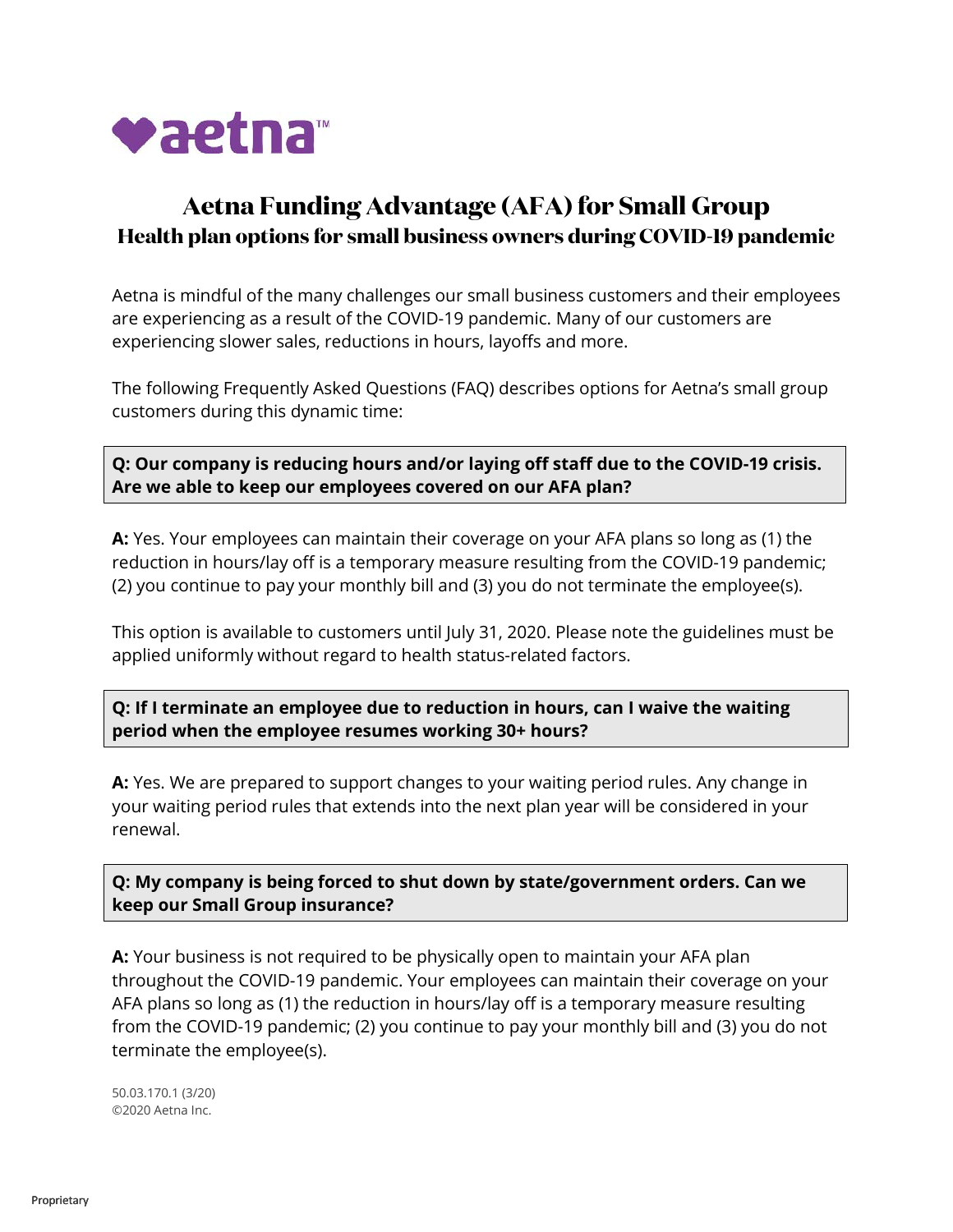This option is available to customers until July 31, 2020. Please note the guidelines must be applied uniformly without regard to health status-related factors.

# **Q: My company is going out of business due to economic downturn. Can we keep our AFA plan?**

**A:** So long as you continue to pay your monthly bill for the duration of the COVID-19 pandemic, Aetna will assume you, as the employer, intend to remain in business and continue the coverage. If we receive formal notice that the employer has gone out of business, we will terminate the AFA plan since it would no longer be offered to a legally recognized group.

### **Q: Are my employees eligible for COBRA if or when we do layoffs?**

**A:** Your group is subject to COBRA as long as one person remains actively employed. Employees may elect to continue COBRA coverage under the normal notice and election procedure. If the plan has no active employees, the AFA plan is terminated and COBRA is not an option.

**Q: I have reduced my employees' hours and they are no longer able to afford their portion of the health insurance premium. Can they terminate the coverage without a qualifying event?**

**A:** Yes. We will allow employee terminations without a qualifying event up until June 30, 2020. Employers with Section 125 plans should consult with their benefits or tax advisors about the potential impact of such actions.

#### **Q: Will Aetna offer a grace period for AFA Max Liability due to the COVID-19 crisis?**

**A:** Yes, we can work with AFA plan sponsors to extend grace periods for the months of March, April and May of this year. The Aetna Answer Team will work with each individual plan sponsor to determine an appropriate payment plan for their circumstances. Payment plans would apply to the stop loss premium, ASC fees and maximum claim funding. At this time, we intend to end this liberalization May 31, 2020, subject to state regulatory requirements.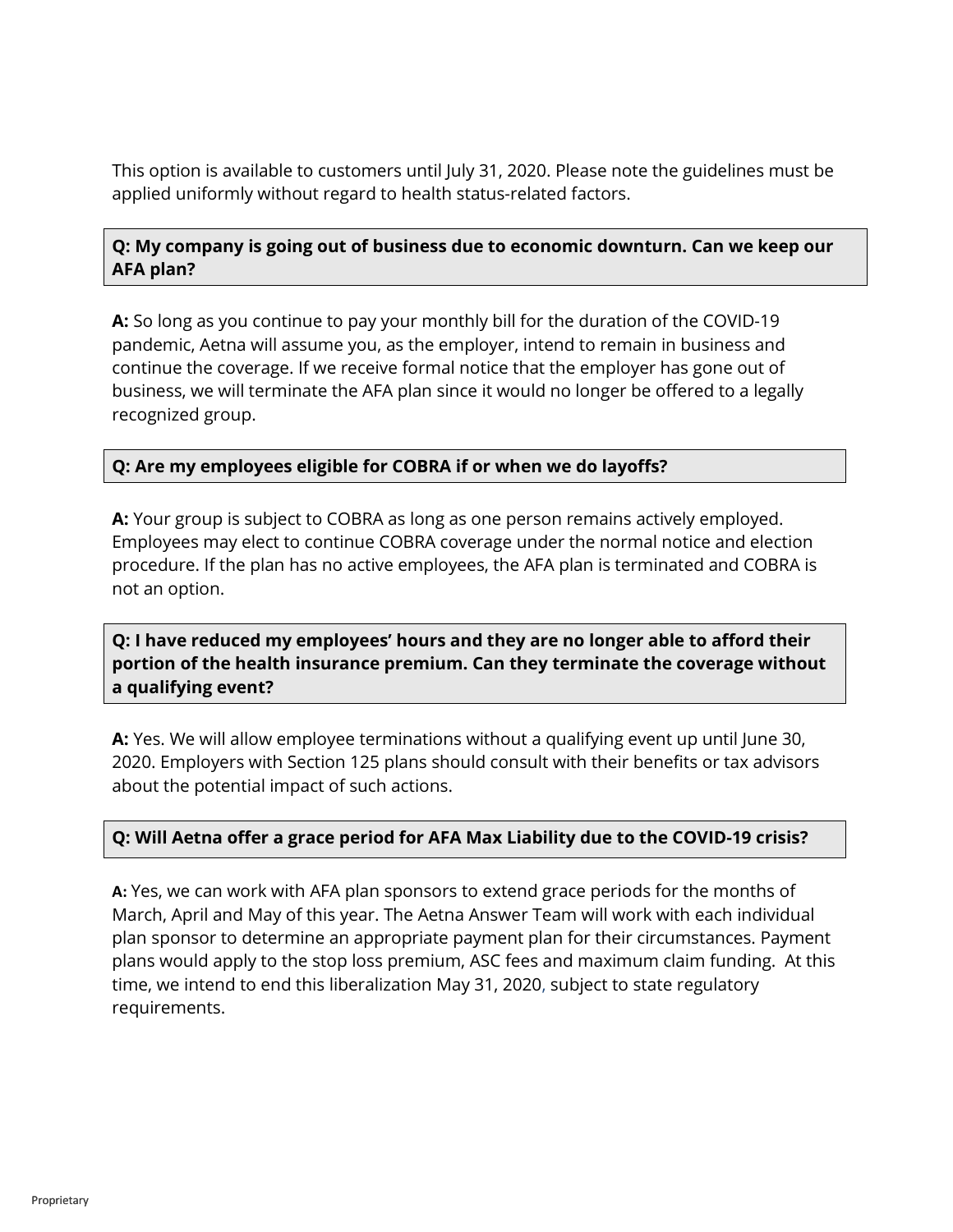### **Q: Our company is not able to afford our plan. Are there options to change benefits before our renewal?**

**A:** Yes. We will allow prospective plan changes, such as benefit buy downs, provided that the group maintains the same renewal date. This option is available until July 31, 2020.

#### **Q: Our company is terminating our plan. Are we required to give a 30-day term notice?**

**A:** Aetna will waive the 30-day advance termination requirement upon customer request, so long as the request is received prior to the requested termination date.

### **Q: Will Aetna modify rates for changes in enrollment greater than 10 percent?**

**A:** We will not modify rates when temporary changes in enrollment are due to the COVID-19 pandemic.

# **Q: With increased anxiety over the COVID-19 pandemic, how is Aetna emotionally supporting AFA members?**

**A:** Resources for Living®, Aetna's employee assistance program, is offering the following to AFA members:

- **In-the-moment phone support** to help callers cope with the emotional impact of the event: 1-866-326-7172
- **[Informational brochures](https://www.aetna.com/employers-organizations/crisis-response-resources.html)** about dealing with a crisis [use the "Coping with different types of crises" dropdown at the bottom of the list]
- **[Community resource referrals](https://www.resourcesforliving.com/media/pdf/Current-National-Events/CoronavirusResources.pdf)** including local support services in the area [Click the link to check for the most current listing of resources, if available.]
- **Management consultation** to help organizations respond to the needs of their employees, even if they're not RFL customers
	- o Employers may contact our specialized support line at **1-800-243-5240**
	- o Onsite services are available on a fee-for-service basis for companies to help their employees recover from the impact of these events on the workplace